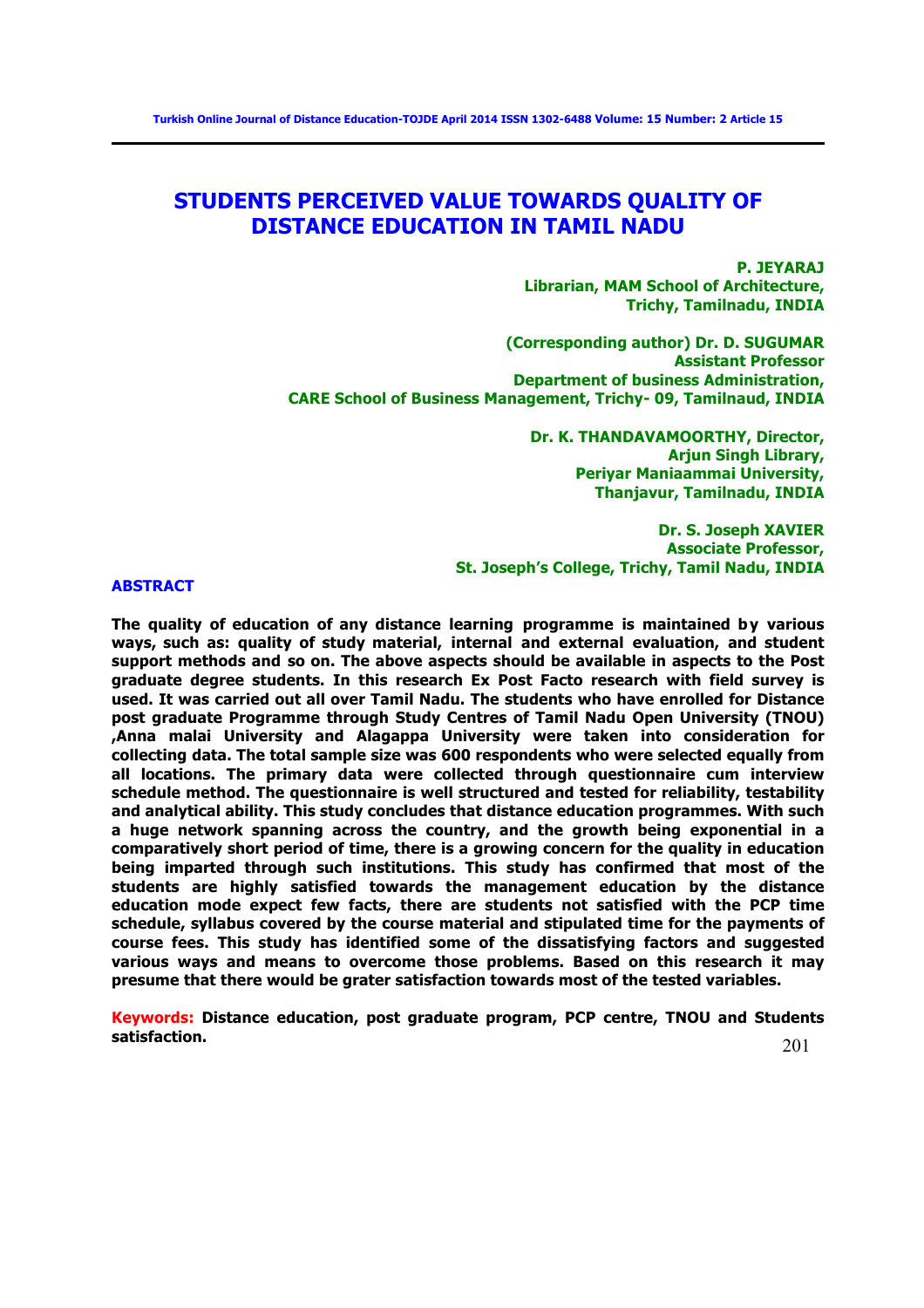## **INTRODUCTION**

**Higher Education in India has expanded many folds since independence. The number of universities has increased from 20 in 1947 to 378, colleges from 500 to 18064, teaching staff from a meagre 15,00 to nearly 4.80 lakhs and students population in higher education from 1 lakh in 1950 to over 112 lakhs in 2005. Many fold expansion in institutional capacity of higher education has enhanced enrolment ratio from less than 1% in 1950 to about 10% in 2007.**

**Distance education acts as a social catalyst in developing countries and supports the objectivist model of knowledge transmission. Peters has observed three important features of distance education: first, the use of multimedia; second, the mass education of students at a distance; and third, the industrialization of teaching process. The distance mode of learning is considered as a necessity due to inability of the conventional university set up to cater to the need of higher education of the masses in developing and over populated countries like India. While talking of accessibility, it needs to be emphasized that accessibility for the sake of accessibility would not only add to the nation's financial burden but would also result in waste of human resources unless we are able to ensure that what is made accessible is 'quality education' and an education which is relevant. Simply producing graduates after graduates and adding to the queue in front of the employment exchanges is to add to the frustration of youth leading to a culture of cynicism. According to a study, out of 4, 95,000 engineering graduates produced annually only 8 – 10 per cent is employable. In this context the study is necessitated to understand the prospects of Distance Education Programmes and effectiveness of the same.**

## **DISTANCE EDUCATION IN INDIA**

**Distance education gets overwhelming response in India, the universities introduced many new distance-education job oriented courses according to the changing times and students requirements. However, in this process, the actual motive of providing quality education to all took the backseat as the main focus of universities slowly shifted to making more and more money. Currently in India, the Distance Education departments are generating the maximum revenue for their universities, in many cases more than even the professional and self financing courses. The correspondence courses institutions are offering more than 400 programmes in India, about 50 percent of which are professional in nature. The enrolment in these institutions was of the order of 9, 00,000 in the year 1999, which forms 11.64 percent of the total enrolment in higher education in the country. An important point to be noted here is that the growth rate of enrolment in correspondence and distance education mode has been higher than that of higher education in general (Source-UGC Reports).**

#### **PROBLEM FOCUSES**

**To make optimum use of scarce resources, spread of knowledge is essential. A number of initiatives have been taken recently in India to make Post graduate education not only cost effective but available to all. Post graduate Degrees through Distance education gets overwhelming response in India, the universities introduced many new distanceeducation job oriented Post graduate degree courses according to the changing times and students requirements.**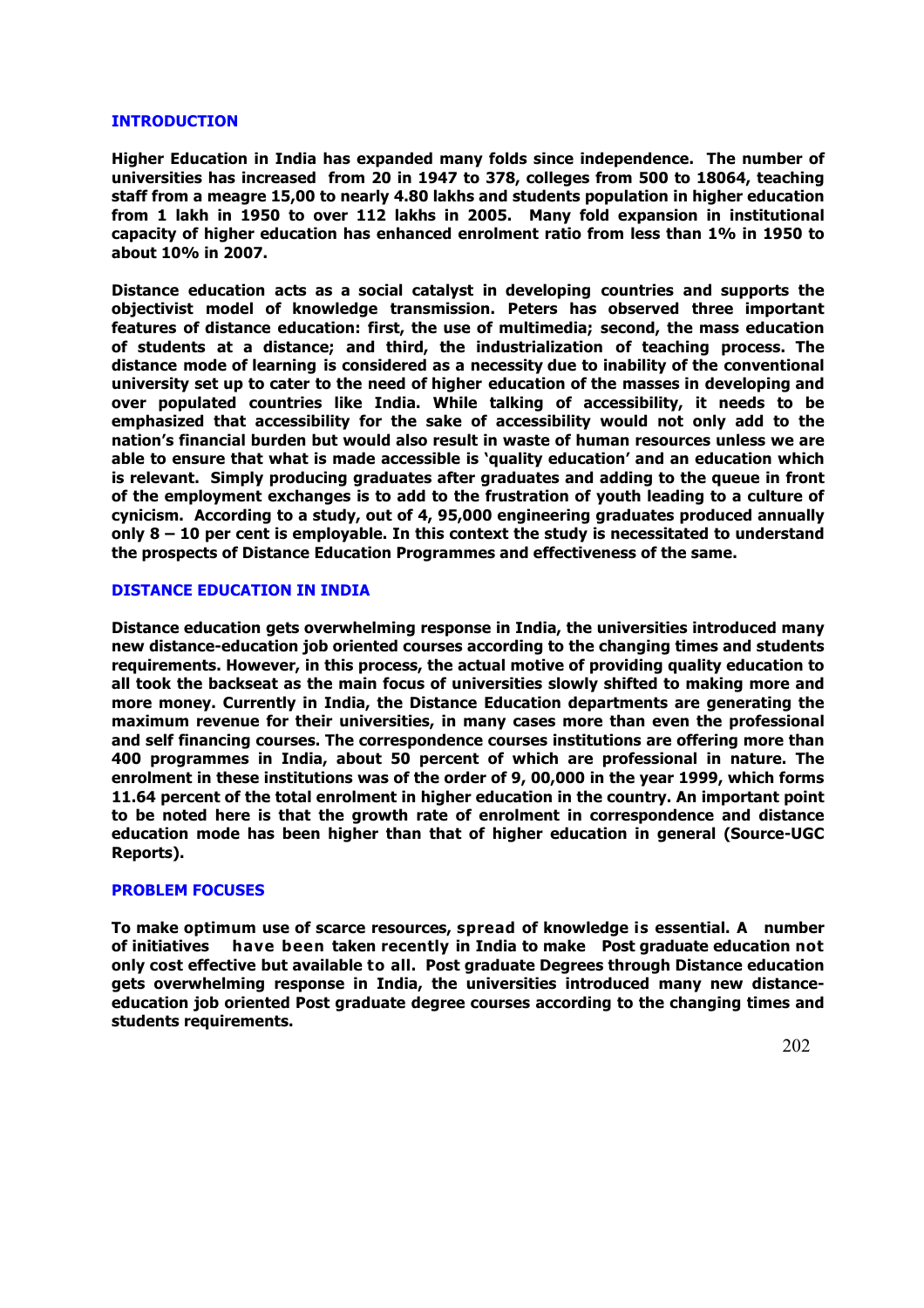**However, in this process, the actual motive of providing quality education to all took the backseat as the main focus of universities slowly shifted to making more and more money.** 

**Currently in India, the Distance Education departments are generating the maximum revenue for their universities, in many cases more than even the professional and self financing courses.**

**The quality of education of any distance learning programme is maintained by various ways, such as: quality of study material, internal and external evaluation, and student support methods and so on.** 

**The above aspects should be available in aspects to the Post graduate degree students. Hence this study has been undertaken to understand the effectiveness of Programmes offered by the universities through distance mode by evaluating the opinion of beneficiaries in Tamil Nadu.**

## **RESEARCH METHODOLOGY**

**In this research Ex Post Facto research with field survey is used. The main characteristic of this method is that the researcher has no control over the variables; he can only report what has happened or what is happening. Most ex post facto research projects are used for descriptive studies.** 

**The present study was carried out all over Tamil Nadu. The students who have enrolled for Distance education progrgrames through the study centres in Trichy. The Population is comparatively large in size. Hence the study was undertaken with suitable sampling technique. The sampling is done by Multistage Sampling Technique. In the first stage the study centres have been selected by Simple Random Sampling. In the second stage the respondents have been selected by Non Probability Convenient** 

#### **Sampling Technique**

**In simple random technique, each member of the population has an equal chance of being selected as subject. When population elements are selected for inclusion in the sample based on the ease of access, it can be called convenience sampling. The total sample size was 600 respondents who were selected equally from all locations as given in the table.The following table provides the distribution of sample size.**

**Table: 1**

| <b>Sample Size</b> |                     |  |  |  |
|--------------------|---------------------|--|--|--|
| Area               | <b>Sample Units</b> |  |  |  |
| <b>Rural</b>       | 187                 |  |  |  |
| Semi Urban         | 204                 |  |  |  |
| Urban              | 209                 |  |  |  |
| Total              | 600                 |  |  |  |

#### **Objectives of the Research**

- Ø **To examine the overall effectiveness of PG Programme through distance mode in Tamil Nadu**
- $\triangleright$  To evaluate the teaching methodology and its effectiveness
- $\triangleright$  To study and analyse the feedback on Personal Contact Programmes (PCPs), **Course material, assignment and examination systems**

203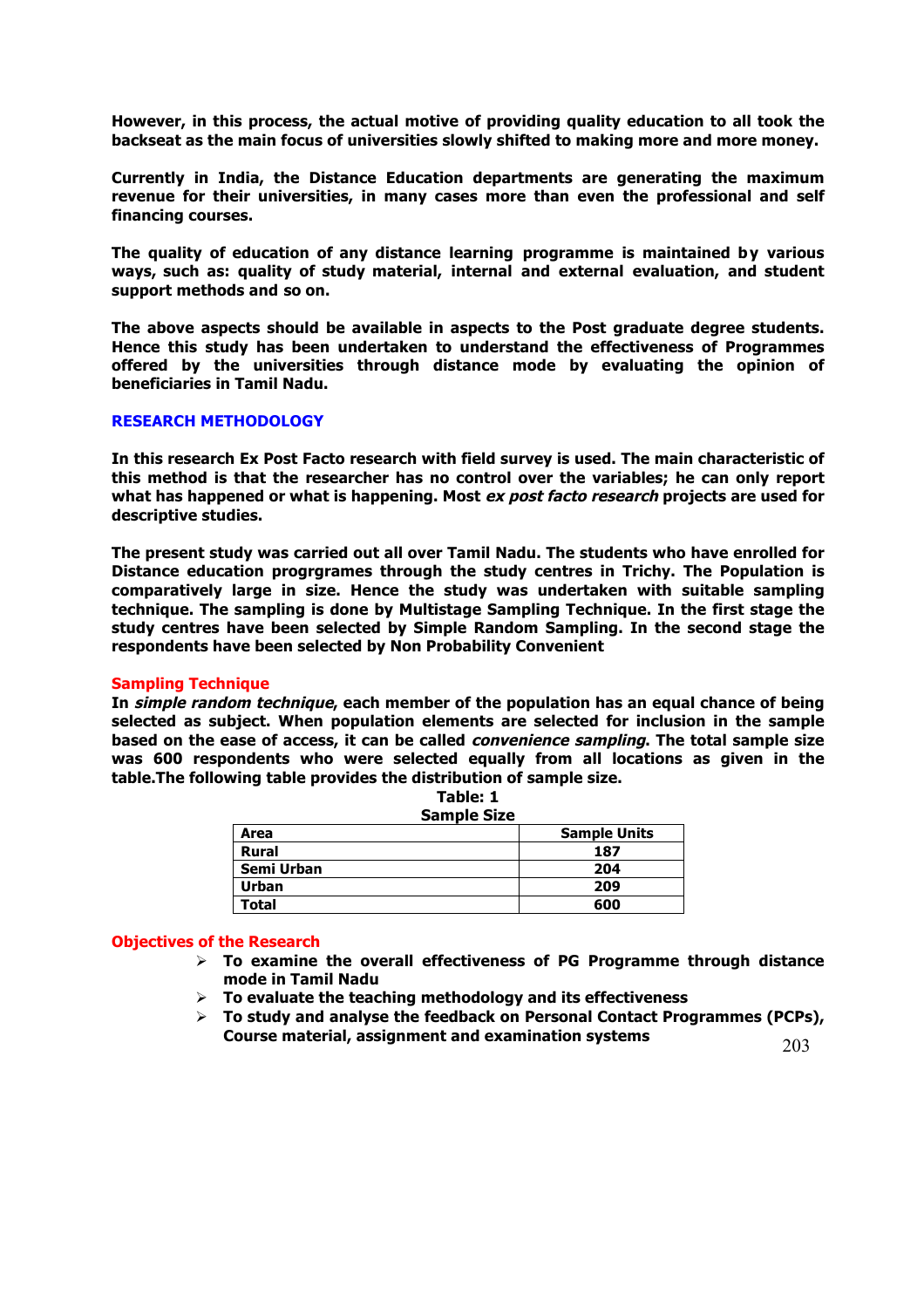# **Analysis and Interpretation**

**Assessment of Effectiveness of PG Programme through Distance Education**

**An attempt has been made to study the effectiveness of PG programme through distance education, after converting the qualitative information of the into a quantitative one the average score were obtained from the respondents on various dimensions like Teaching Methodology, University Administrative system, PCP Classes, Course Material, Assignment system, Examination system & Study center and the obtained results are presented in Table: 2.**

| <b>Dimensions</b>                                 | Range      |     |       |           |        |
|---------------------------------------------------|------------|-----|-------|-----------|--------|
|                                                   | <b>Min</b> | Max | Mean  | <b>SD</b> | Mean % |
| <b>Teaching Methodology</b>                       | 41         | 55  | 45.92 | 2.77      | 61.22  |
| <b>University</b><br><b>Administrative system</b> | 27         | 40  | 32.52 | 2.42      | 65.03  |
| <b>PCP Classes</b>                                | 11         | 21  | 15.63 | 1.90      | 62.51  |
| <b>Course Material</b>                            | 15         | 24  | 19.30 | 2.64      | 64.34  |
| <b>Assignment system</b>                          | 13         | 23  | 18.52 | 2.43      | 61.72  |
| <b>Examination system</b>                         | 12         | 18  | 13.54 | 1.72      | 54.16  |
| <b>Study center</b>                               | 15         | 22  | 18.60 | 1.26      | 62.00  |

**Table: 2 Dimension wise Satisfaction level among respondents**

**Area wise distribution of mean, Standard Deviation and mean percentage of shows that**  among the seven areas, the highest mean score  $(32.52 \pm 2.42)$  which is 65.03 % is **obtained for the area "University Administrative system" whereas, the lowest mean score (13.54** ± **1.72) which is 54.16 % was obtained for 'Examination system'. The mean score on 'Teaching Methodology' was (45.92** ± **2.77) which is 61.22 %. Further the mean score on PCP Classes was (15.63** ± **1.90) which is 62.51 % of total score, the mean score on Course Material was (19.30** ± **2.64) which is 64.34% of total score, the mean score on Assignment system was (18.52** ± **2.43) which is 61.72% of total score, and he mean score on Study center was (18.60** ± **1.26) which is 62 % of total score.**

## **Test for Mean Score Analysis (Average Score Analysis)**

**The significant difference between the mean scores regarding the effectiveness of PG programme relating to Teaching Methodology, University Administrative system, PCP Classes, Course Material, Assignment system, Examination system & Study center with respect to University studying using the inferential statistics of Analysis of variance (ANOVA) after verifying the normality assumption by Q-Q Plot technique. The test for mean score analysis of the Analysis of Variance (ANOVA) test procedure is used to compares mean scores of more than two groups. The procedure assumes that the variances of the groups are equal and it was tested with Levene's test statistics and is used to test the significant difference between the mean score among the three different universities namely Tamilnadu Open University, Anna Malai University & Alagappa University.**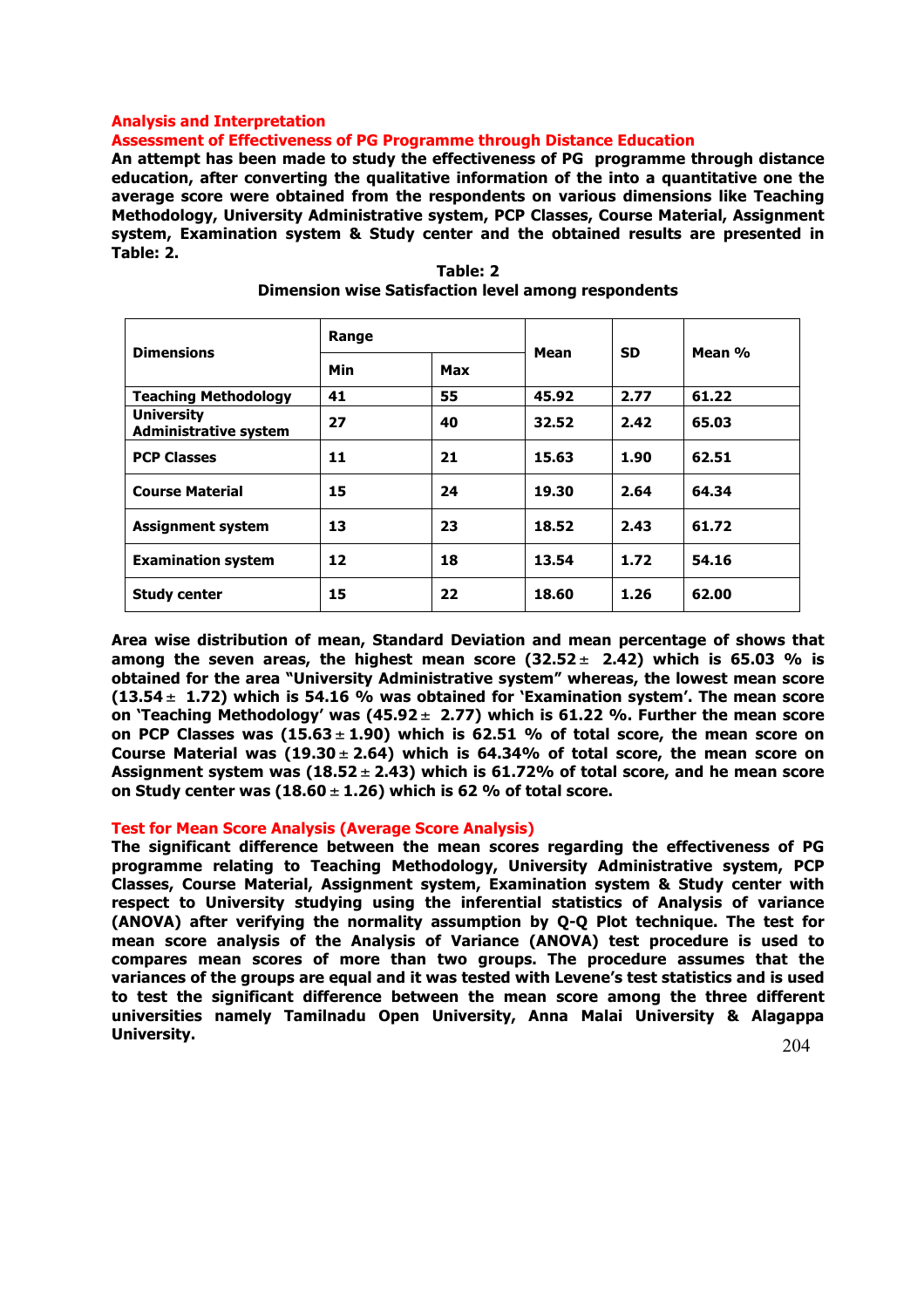**University wise comparison of mean, Standard Deviation and mean percentage regarding teaching methodology shows that the highest mean score (46.88** ± **3.16) 62.5 % of the total score was obtained for Tamilnadu Open University. Lowest mean score (44.47** ± **1.62) 59.29 % was obtained for Anna Malai University. The mean, Standard Deviation and mean percentage of Alagappa University is found as (45.84** ± **2.55) 61.12% of the total score. Since the P value is less than 0.01 hence there is highly significant difference in the mean scores regarding Teaching Methodology is found with respect to universities.University wise comparison of mean, Standard Deviation and mean percentage regarding University Administrative system shows that the highest mean score (33.90** ± **2.21) 67.81 % of the total score was obtained for Alagappa University**

| <b>Dimensions</b>                   | Range           |         |         |  |                  |  |  |
|-------------------------------------|-----------------|---------|---------|--|------------------|--|--|
|                                     |                 | Mir Max | Mean SD |  | Mean %           |  |  |
| Teaching Methodology                | 41              | 55.     |         |  | 45.91 2.71 61.22 |  |  |
| University Administrative system 27 |                 | 40      |         |  | 32.52 2.42 65.03 |  |  |
| <b>PCP Classes</b>                  | 11              | 21      |         |  | 15.63 1.90 62.51 |  |  |
| <b>Course Material</b>              | 15              | 24      |         |  | 19.30 2.64 64.34 |  |  |
| Assignment system                   | 13              | 23      |         |  | 18.51 2.43 61.72 |  |  |
| <b>Examination system</b>           | 12 <sub>1</sub> | 18      |         |  | 13.54 1.72 54.16 |  |  |
| <b>Study center</b>                 | 15              | 22      |         |  | 18.60 1.26 62.00 |  |  |
| ** Significant at 1 %               |                 |         |         |  |                  |  |  |

**Lowest mean score (30.42** ± **1.99) 60.84 % was obtained for Anna Malai University. The mean, Standard Deviation and mean percentage of Tamilnadu Open University is found as (32.09** ± **1.76) 64.19% of the total score. Since the P value is less than 0.01 hence there is highly significant difference in the mean scores regarding University Administrative system is found with respect to universities. University wise comparison of mean, Standard Deviation and mean percentage regarding PCP Classes shows that the highest mean score (16.65** ± **1.57) 66.59 % of the total score was obtained for Anna Malai University. Lowest mean score (14.46** ± **2.12) 57.85% was obtained for Tamilnadu Open University. The** 

**(16.09** ± **1.27) 64.36 % of the total score.**

**Since the P value is less than 0.01 hence there is highly significant difference in the mean scores regarding PCP Classes is found with respect to universities. University wise comparison of mean, Standard Deviation and mean percentage regarding Course Material shows that the highest mean score (19.38** ± **2.70) 64.60 % of the total score was obtained for Tamilnadu Open University. Lowest mean score (19.06** ± **2.88) 63.54 % was obtained for Anna Malai University.** 

**mean, Standard Deviation and mean percentage of Alagappa University is found as** 

205 **The mean, Standard Deviation and mean percentage of Alagappa University is found as (19.36** ± **2.45) 64.52 % of the total score.**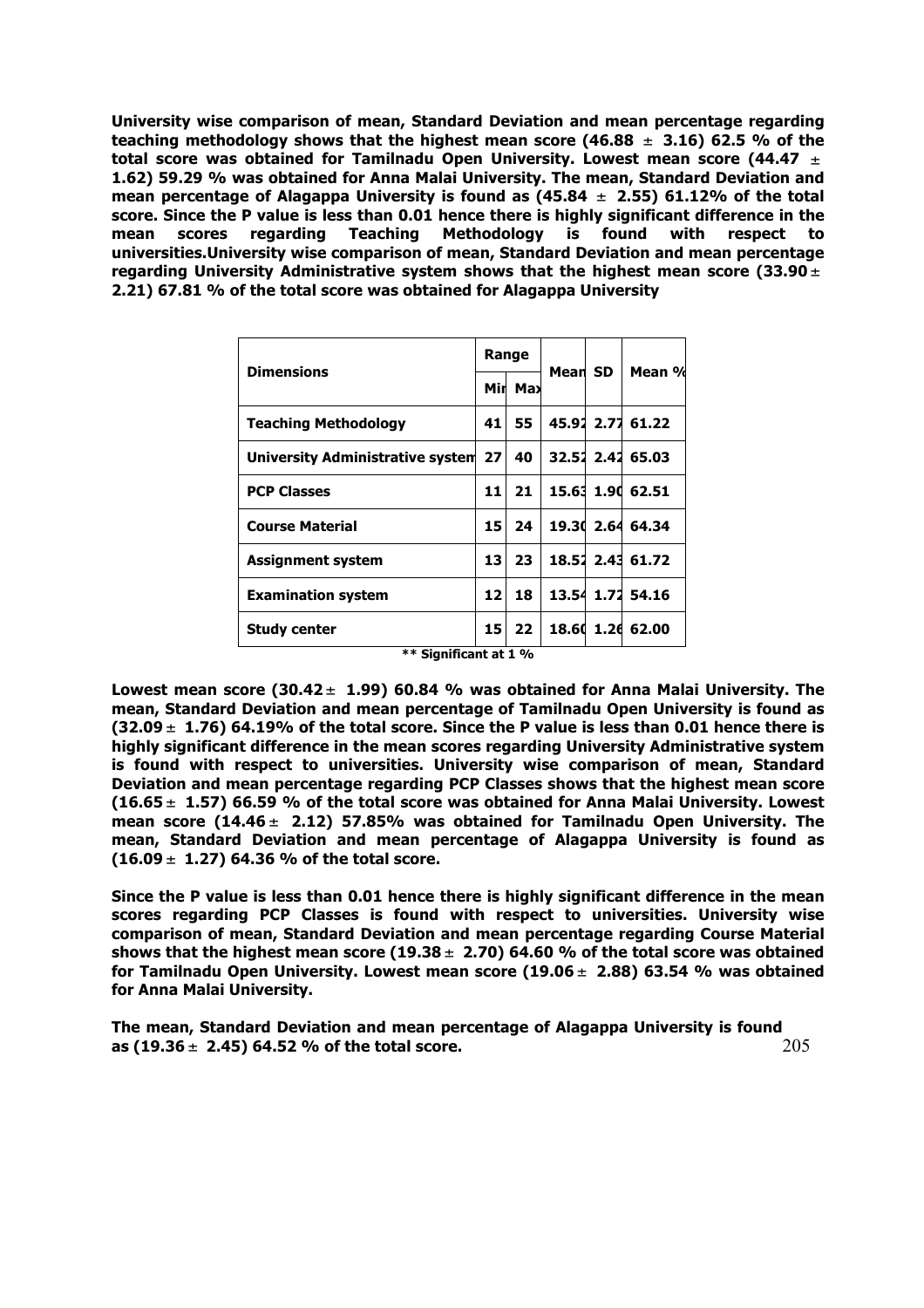**Since the P value is greater than 0.05 hence there is no significant difference in the mean scores regarding Course Material is found with respect to universities. University wise comparison of mean, Standard Deviation and mean percentage regarding Assignment system shows that the highest mean score (19.13** ± **1.84) 63.78 % of the total score was obtained for Anna Malai University. Lowest mean score (17.88** ± **2.68) 59.59 % was obtained for Alagappa University. The mean, Standard Deviation and mean percentage of Tamilnadu Open University is found as (18.92** ± **2.25) 63.07% of the total score. Since the P value is less than 0.01 hence there is highly significant difference in the mean scores regarding Assignment system is found with respect to universities.**

**University wise comparison of mean, Standard Deviation and mean percentage regarding Examination system shows that the highest mean score (15.53** ± **2.16) 62.13 % of the total score was obtained for Anna Malai University. Lowest mean score (12.72** ± **1.03) 50.88 % was obtained for Tamilnadu Open University. The mean, Standard Deviation and mean percentage of Alagappa University is found as (13.23** ± **1.05) 52.93% of the total score.** 

**Since the P value is less than 0.01 hence there is highly significant difference in the mean scores regarding Examination system is found with respect to universities.**

**University wise comparison of mean, Standard Deviation and mean percentage regarding Study center shows that the highest mean score (18.74** ± **1.21) 62.45% of the total score was obtained for Alagappa University. Lowest mean score (18.42** ± **1.45) 61.41 % was obtained for Anna Malai University. The mean, Standard Deviation and mean percentage of Tamilnadu Open University is found as (18.54** ± **1.17) 61.81 % of the total score.** 

**Since the P value is less than 0.05 hence there is significant difference in the mean scores regarding Study center is found with respect to universities.**

# **CONCLUSION**

**Today India has, one the largest DE systems in the world. Presently there are 355 universities of these 127 are dual mode universities offering both classroom based education and distance education. Besides there are 14 open universities exclusively offering programmes through the distance mode.** 

**Thus nearly 40% of the universities in India are offering DE programmes. With such a huge network spanning across the country, and the growth being exponential in a comparatively short period of time, there is a growing concern for the quality in education being imparted through such institutions. It has become essential to re-examine the entire structure, content, purpose and pattern of post graduate Education through Distance Mode.** 

**Hence this research is focused to study the pattern, system and quality of Post graduate Education provided by selected institutions through distance mode. This study has confirmed that most of the students are highly satisfied towards the post graduate education by the distance education mode expect few facts, there are students not satisfied with the PCP time schedule, syllabus covered by the course material and stipulated time for the payments of course fees. This study has identified some of the dissatisfying factors and suggested various ways and means to overcome those problems. Based on this research it may presume that there would be grater satisfaction towards most of the tested variables.**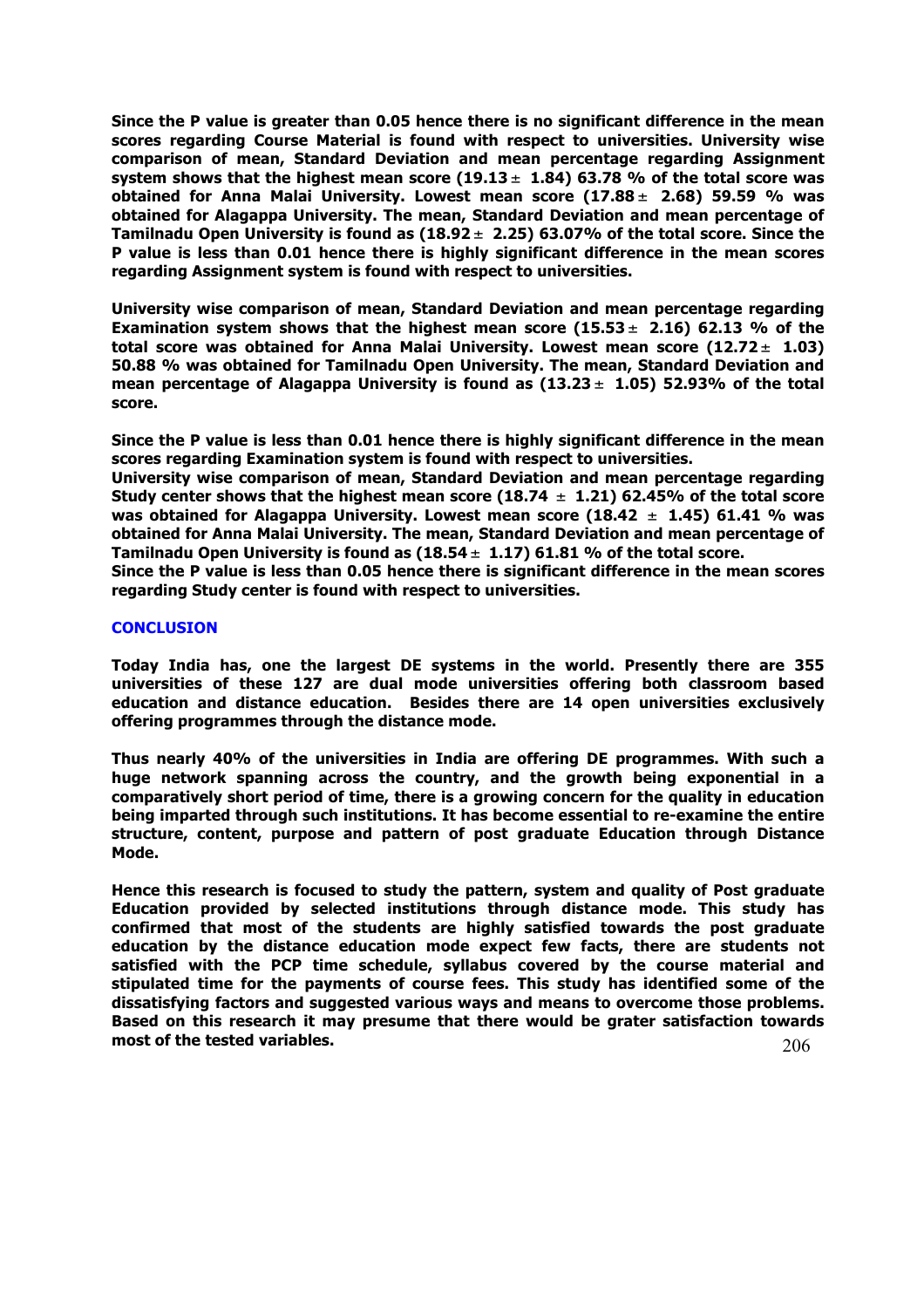# **BIODATA and CONTACT ADDRESSES of the AUTHORS**



**Jeyaraj PRUMAL Serving as an Librarian, School of Architecture , MAM Groups of institution and Research Scholar in the department of library Science ( Anna University , Chennai). He has formal degree in Master of library Science. He has more knowledge in Library science. He has published papers in 10 national papers and 4interantional papers for his credit.**

**P. JEYARAJ Libraian, MAM School of Architecture, Trichy, Tamilnadu, INDIA Email: pjeyaraj@gmail.com**



**Dr. Sugumar DURAISAM presently working as an assistant professor in the department of Business administration in Centre for applied research and education in Trichy and having 10 years of academic experience. He obtained Doctor of Philosophy from St.Joseph's College, Trichy. Presently he is serving as an editor and reviewer to few journals. He has more than 10 national and 6 international publications for his credit. He is specifically interested in Teaching and writing.** 

**Dr. D. SUGUMAR (Corresponding author) Assistant Professor Department of business Administration, CARE School of Business Management, Trichy- 09, Tamilnaud, INDIA Email: gdsugu@gmail.com** 



**Dr. K. THANDAVAMOORTHY, Worked as a Director, Arjun Singhn Library, having formally degree in Library science, He as more than 25 years of academic experience. He has produced more than 3 Ph.D in Library science. He has published more than 75 article form various journal. He has more interested in reading and writing journals.**

**Arjun SINGH Library, Periyar Maniaammai University, Thanjavur, Tamilnadu, INDIA Email: thandavamorthyk@gmail.com** 



**Dr. S. Joseph XAVIER. S Presently working as an Associate professor in the department of Commerce and Head department of Business Administration, St. Jopseph's College, Trichy He is having 4 decade of academic experience. He has contributed more than 60 papers in the national and international journal. He is servicing as an adviser to the NGO's and Board of studies of various colleges. He has produced 7 Doctorate of philosophy in Commerce. He is having more interest in** 

**Accounting and finance.** 

207